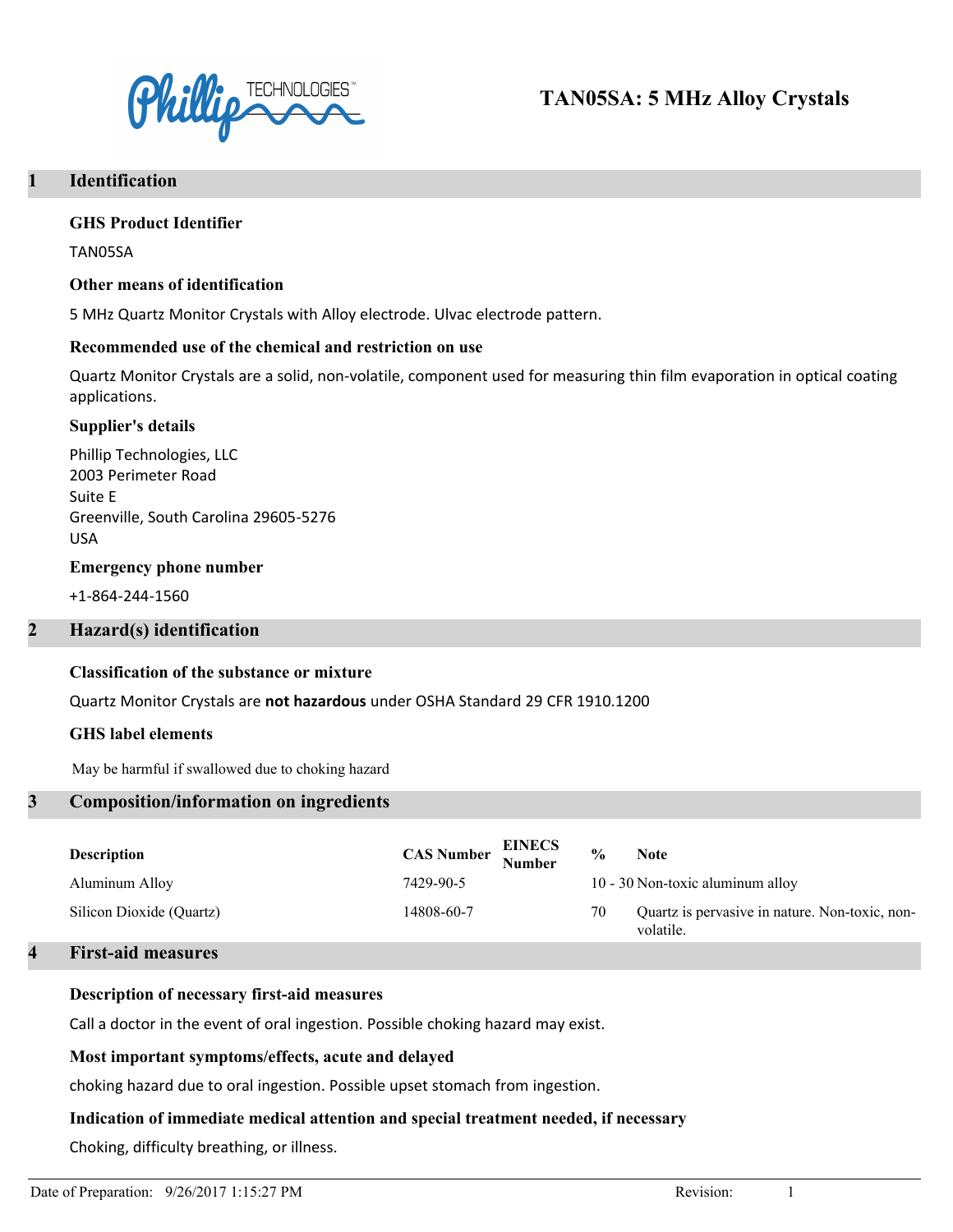#### **5 Fire-fighting measures**

#### **Suitable extinguishing media**

Not Applicable

# **Specific hazards arising from the chemical**

Not Applicable

### **Special protective actions for fire-fighters**

Not Applicable

# **6 Accidental release measures**

#### **Personal precautions, protective equipment and emergency procedures**

Not Applicable

# **Environmental precautions**

Not Applicable

# **Methods and materials for containment and cleaning up**

Not Applicable. Product is solid, non-toxic, non-volatile, and non-flammable

# **7 Handling and storage**

# **Precautions for safe handling**

None.

# **Conditions for safe storage, including any incompatibilities**

None

# **8 Exposure controls/personal protection**

# **Control parameters**

No PPE required for handling.

# **Appropriate engineering controls**

No controlled procedures required for safe handling.

#### **Individual protection measures**

No PPE required for handling.

# **9 Physical and chemical properties**

# **Physical and chemical properties**

| <b>Physical state</b> | Solid                    | Odor                  | No Odor                  |
|-----------------------|--------------------------|-----------------------|--------------------------|
| Appearance            | Silver and Metallic Grey | <b>Odor Threshold</b> | No information available |
| Color                 |                          |                       |                          |

**Property Values Remarks Method pH** no data available None Known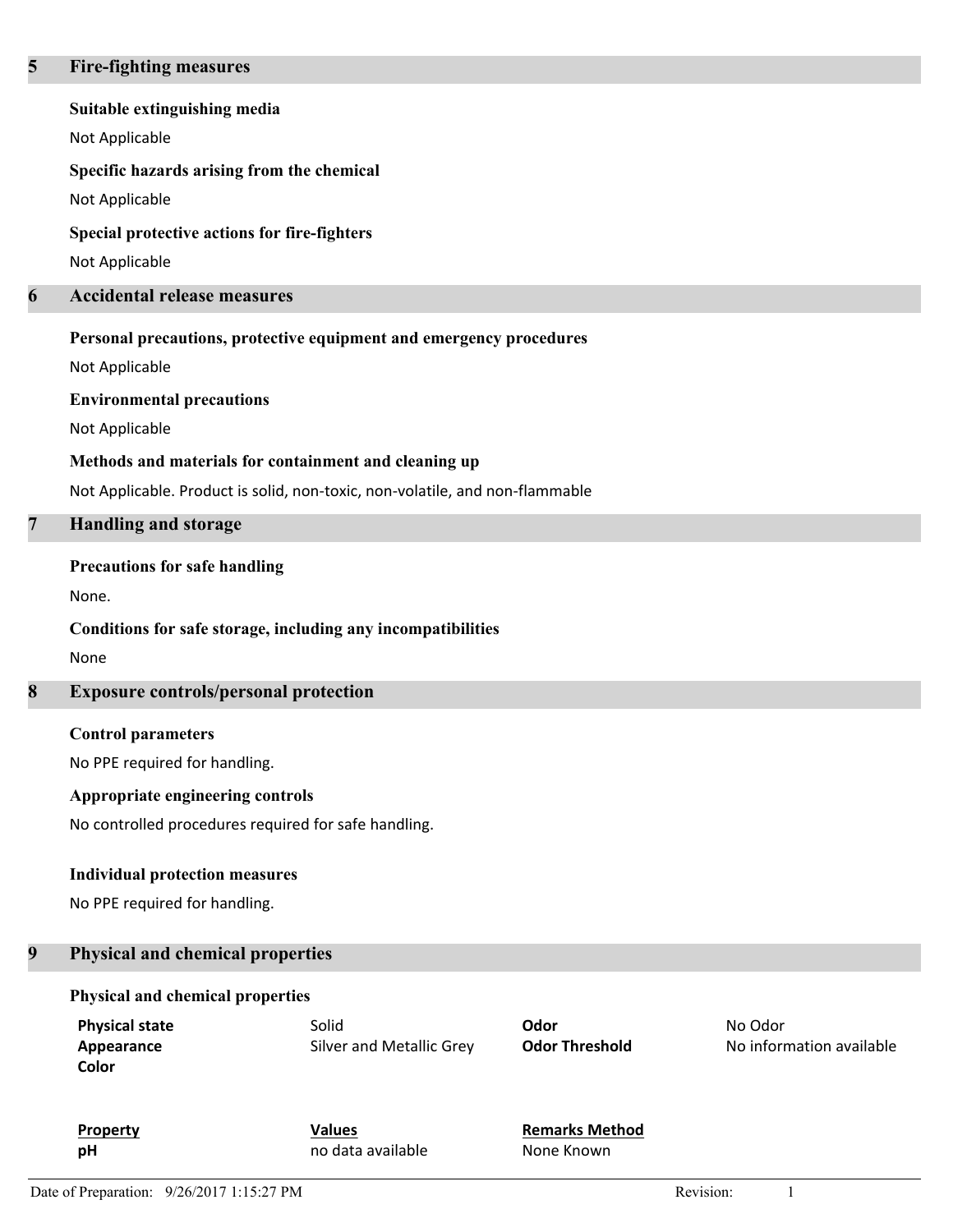**Melting/Freezing Point** 1670°C None Known **boiling Point/Boiling range** no data available None Known **Flash Point Compared Example 2018 None Known Plash Point Evaporation Rate Rate Rate no data available None Known Flammability (solid / gas)** no data available None Known **Flammability Limit in Air** no data available Mone Known **Upper Flammability Limit** no data available Mone Known **Lower Flammability Limit** no data available Mone Known **Vapor Pressure None Known Vapor Pressure None Known Vapor Density None Known Vapor Density None Known Specific Gravity** 60.08 None Known **Water Solubility Non-soluble None Known Solubility in other solvents** no data available None Known **Partition coefficient: noctanol/wate Autoignition temperature** and data available and the None Known **Decomposition temperature** no data available Mone Known **Kinematic viscosity** no data available None Known **Dynamic viscosity vices in the Cone Cone Cone And Area Cone Cone Cone Cone Cone Known Explosive properties** no data available **None Known Oxidizing properties** no data available Mone Known

no data available **None Known** 

# **10 Stability and reactivity**

#### **Reactivity**

None under normal processing

#### **Chemical stability**

Stable under all storage and usage conditions

#### **Possibility of hazardous reactions**

None under normal processing

#### **Conditions to avoid**

None

#### **Incompatible materials**

None

#### **Hazardous decomposition products**

None

# **11 Toxicological information**

**Toxicological (health) effects**

None.

# **Information on the likely routes of exposure**

None

# **Symptoms related to the physical, chemical and toxicological characteristics**

Potential Choking Hazard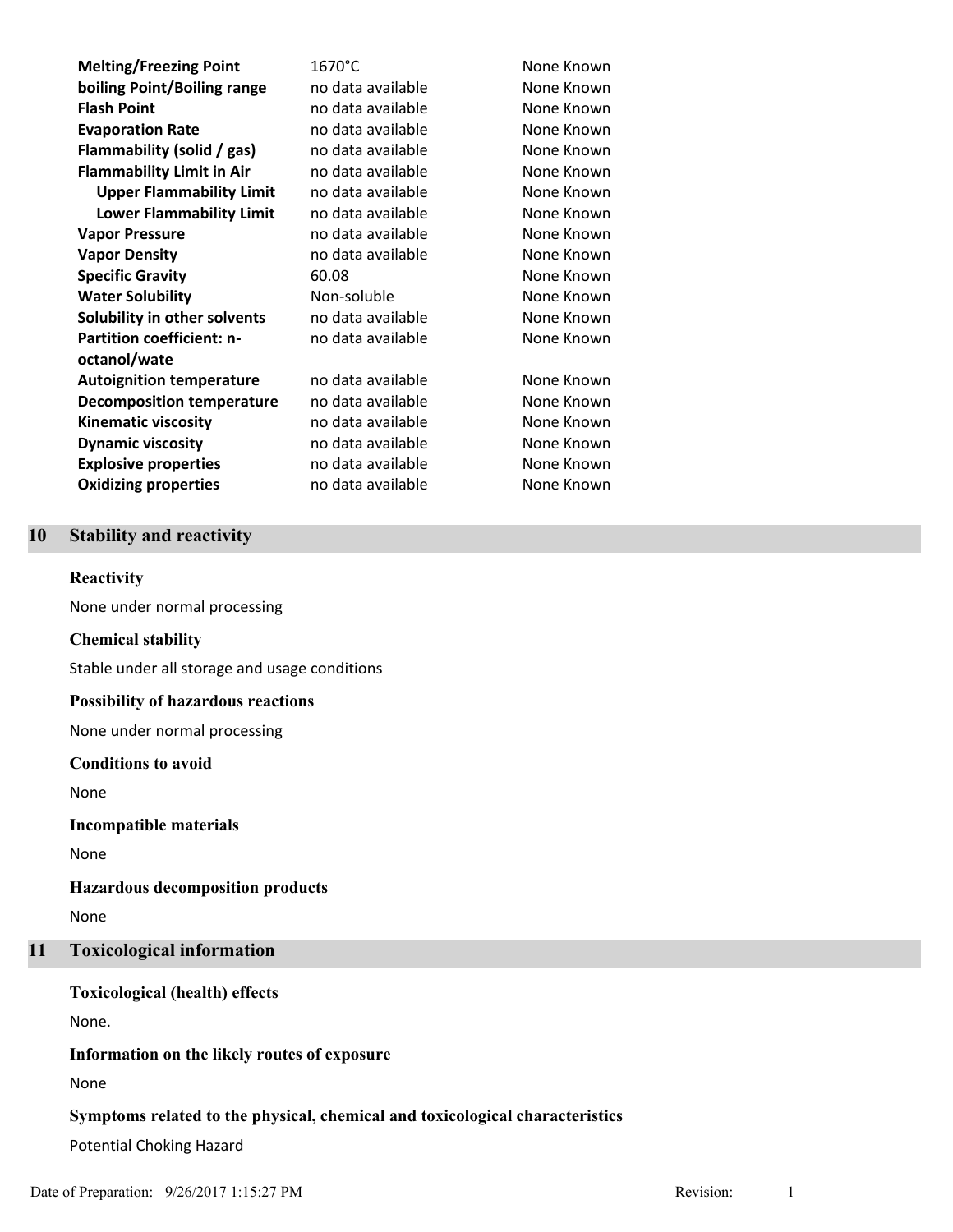# **Delayed and immediate effects and also chronic effects from short and long term exposure**

None

# **Toxicological Data on Ingredients: Numerical measures of toxicity (such as acute toxicity estimates)**

| Ingredient | LD50          | <b>LC50</b>   |
|------------|---------------|---------------|
| Quartz     | Not available | Not available |
| Gold       | Not available | Not available |
| Chromium   | Not available | Not available |

#### **Interactive effects**

None

# **Where specific chemical data are not available**

None

#### **Mixtures**

None

# **Mixture versus ingredient information**

None

# **Other information**

None

# **12 Ecological information**

**Toxicity**

None

# **Persistence and degradability**

None

**Bioaccumulative potential**

None

# **Mobility in soil**

None

**Other adverse effects**

None

# **13 Disposal considerations**

# **Disposal methods**

Bury in a secured landfill in accordance with all local, state and federal environmental regulations. Empty containers may be incinerated or discarded as general trash.

# **14 Transport information**